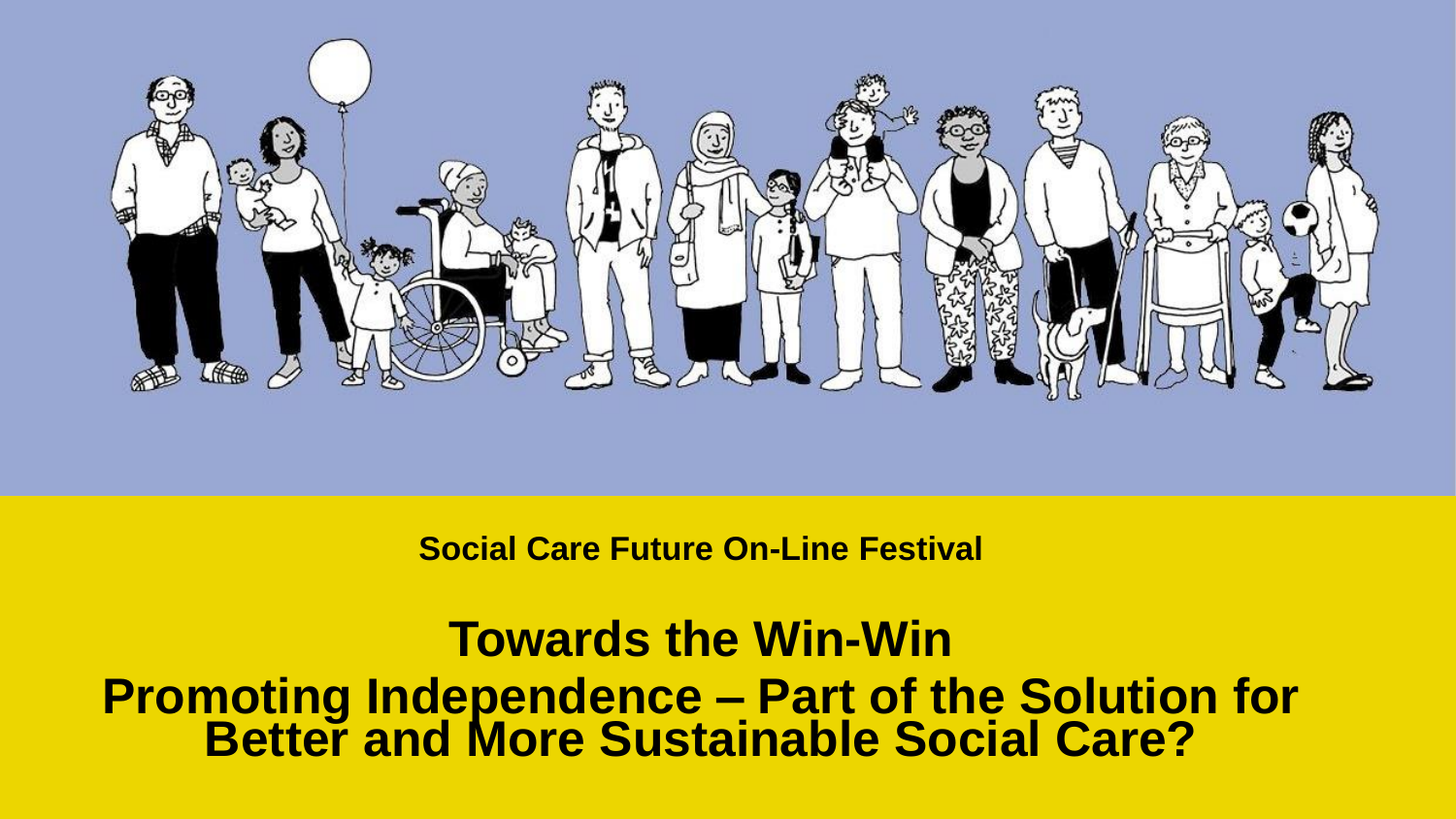We all want to live in the place we call home with the people and things that we love, in communities where we look out for one another, doing things that matter to us.

That's the social care future we seek. #socialcarefuture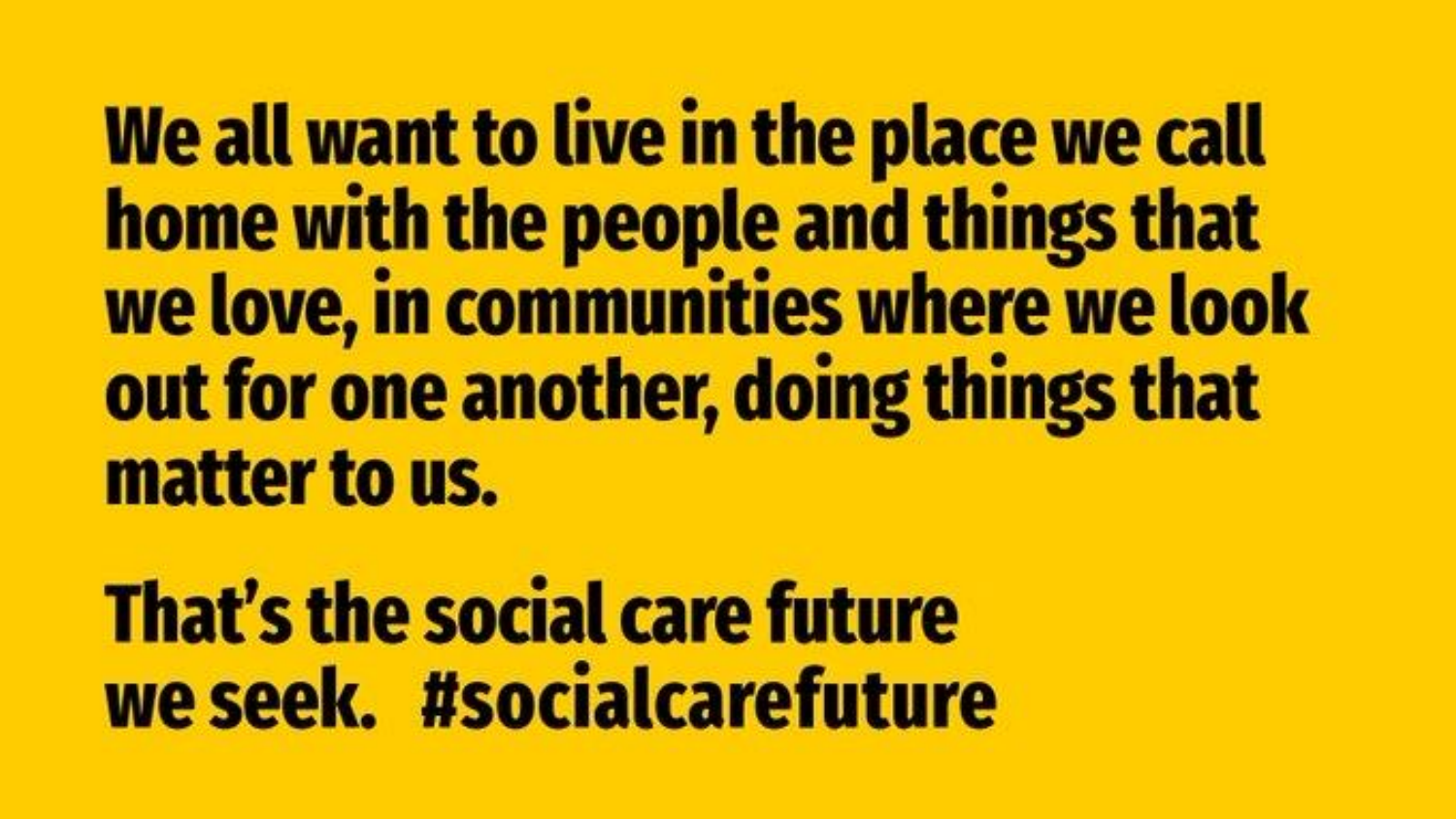Promoting Independence – part of the solution for sustainable social care

> Professor John Bolton November 2020 Thursday 3.15-4.15

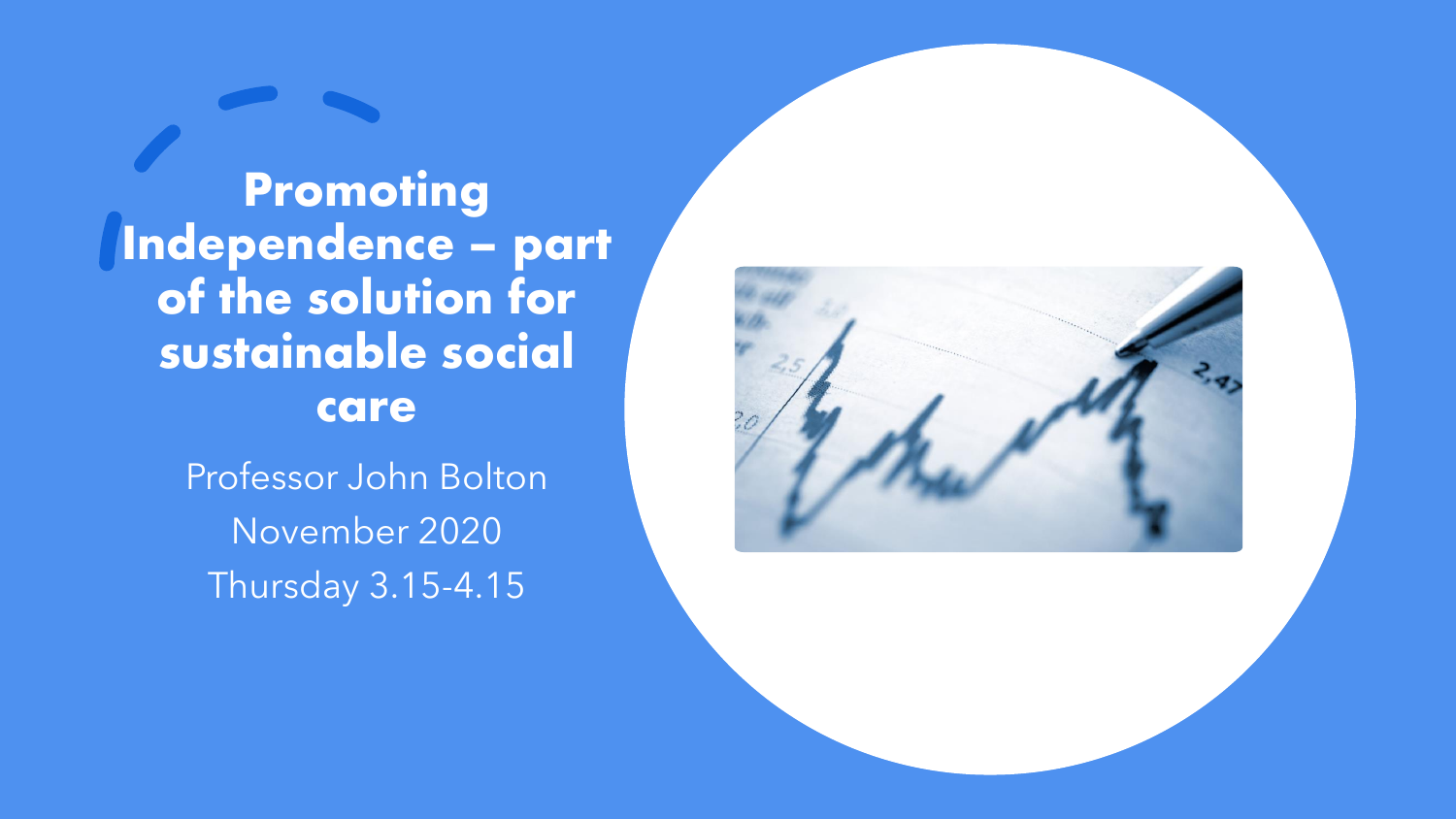# The Care Act 2014

Requires councils to help people in a way that reduces or delays their need for permanent care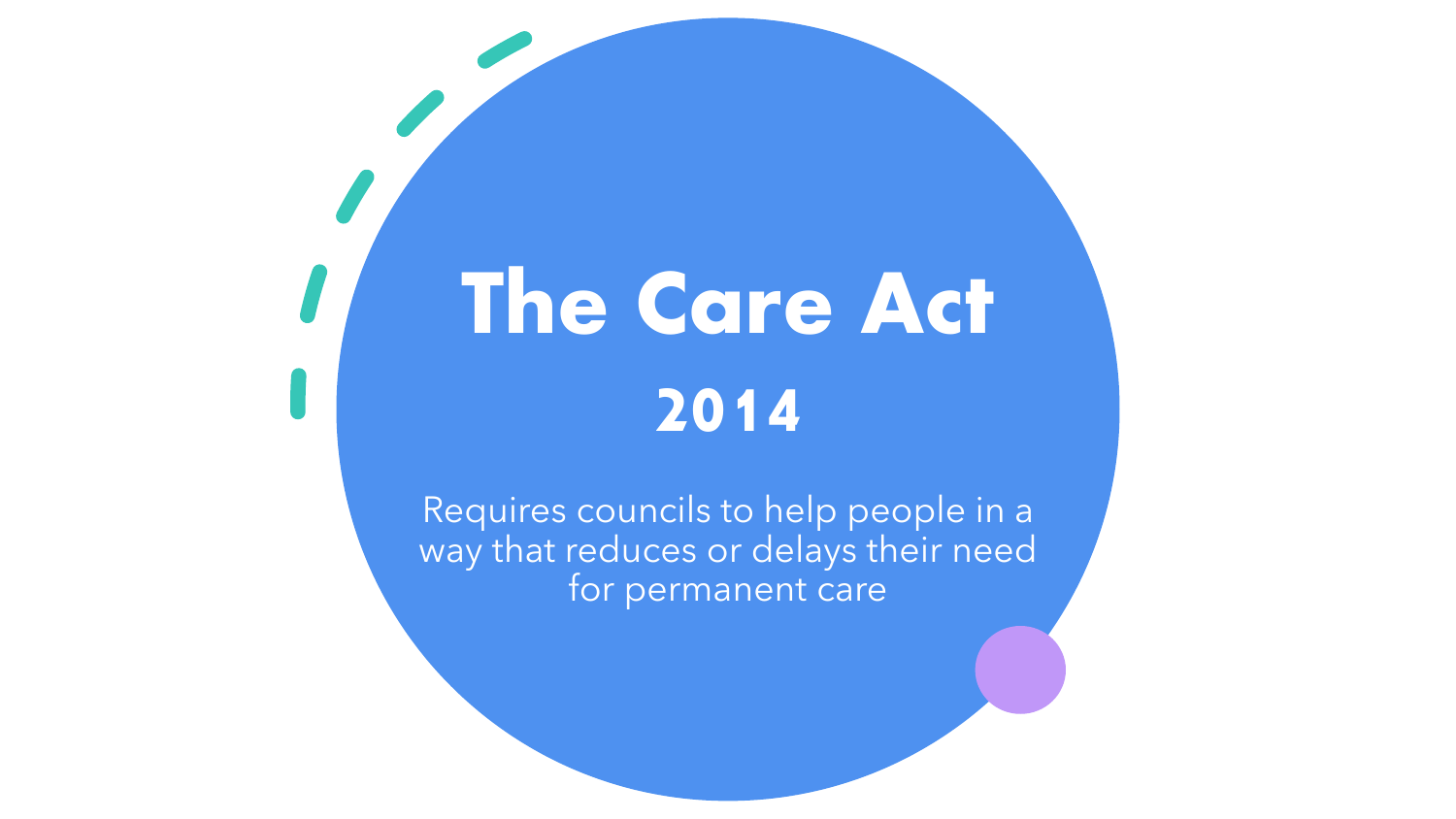# The message

- No one should receive long term social care without having a period that supports their recovery, rehabilitation or reablement to see if they can regain or recapture skills they have lost or to find new skills
- People should be helped to live with their longterm conditions and manage them as best as they can
- All those in receipt of longer-term care and support should be offered wherever it is appropriate the opportunity to set their own goals and be assisted to make more progress towards their independence

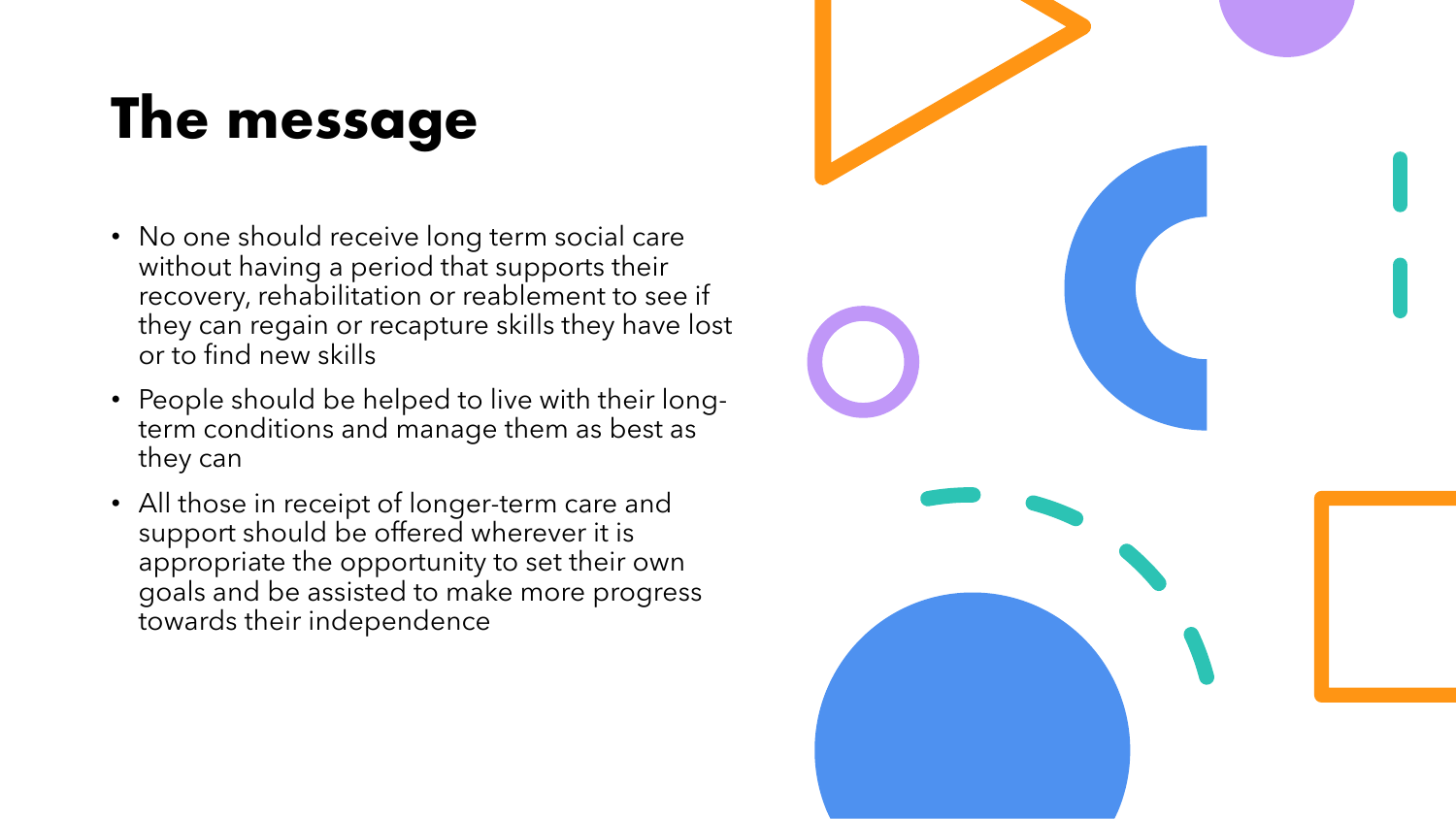### What this means in practice

- Older People who come to social care for help should be offered a period of support where they are encouraged to build their own confidence, rebuild lost strength and create new networks of support (Reablement)
- Younger adults who acquire a disability should be offered a set of services that helps them to better cope with their disability – to set their own goals for what they want to achieve (Rehabilitation)
- Younger adults with a learning disability should be helped to progress to maximise their potential for independent living (Progression)
- Younger adults with mental ill health should be helped to recognise their symptoms and develop techniques to both recognise the signs that bring on their illness and develop techniques to reduce those signs as well as to develop a network of people (including professionals) who are able to help when they know that their symptoms are putting their mental health at risk (Recovery)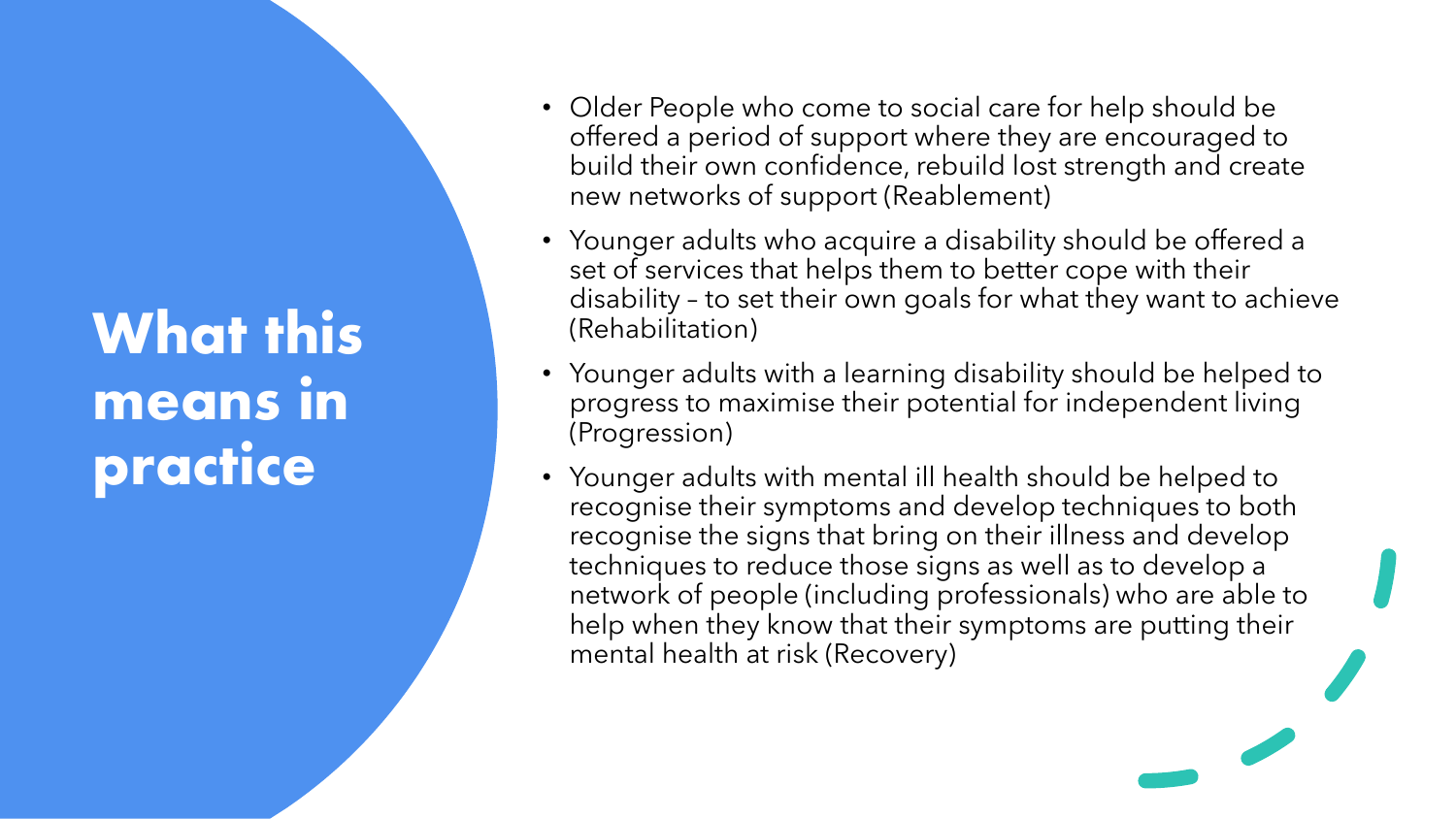#### People who benefit the most

- Older People being discharged from hospital
- Older People at risk of being admitted to a Care Home
- Younger adults with more moderate conditions
- Younger Adults who want to live a more independent lifestyle including some who live in a Care Home
- Younger adults with a newly acquired disability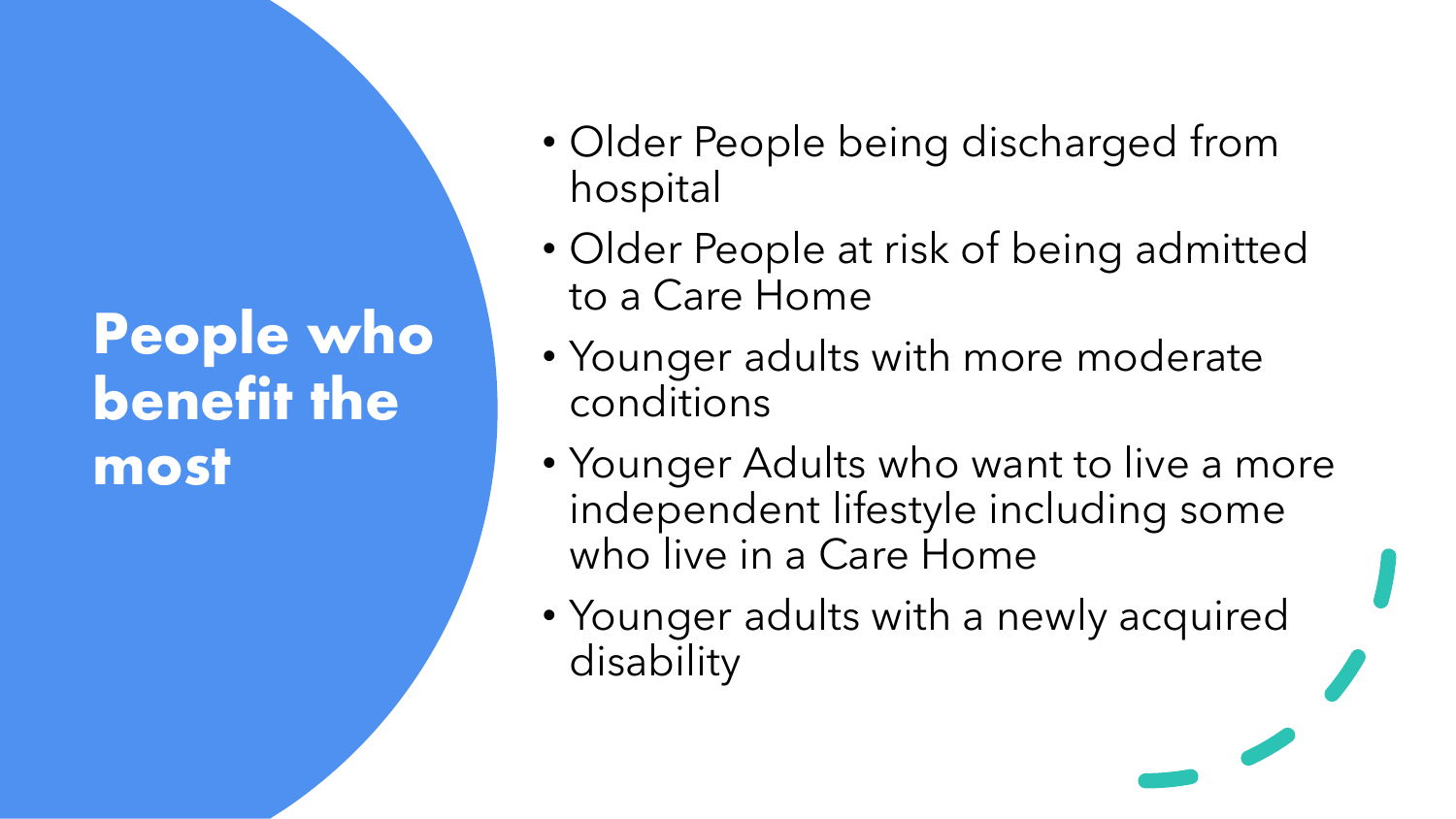## Councils who adopt this approach:

They have far fewer people living in residential care (saving significant sums of money)

Found a way of reducing their expenditure whilst improving outcomes for their communities

More people working towards aims and goals that they have set themselves (outcome based)

Less pressure on their social services budgets – able to better target resources to those with higher needs